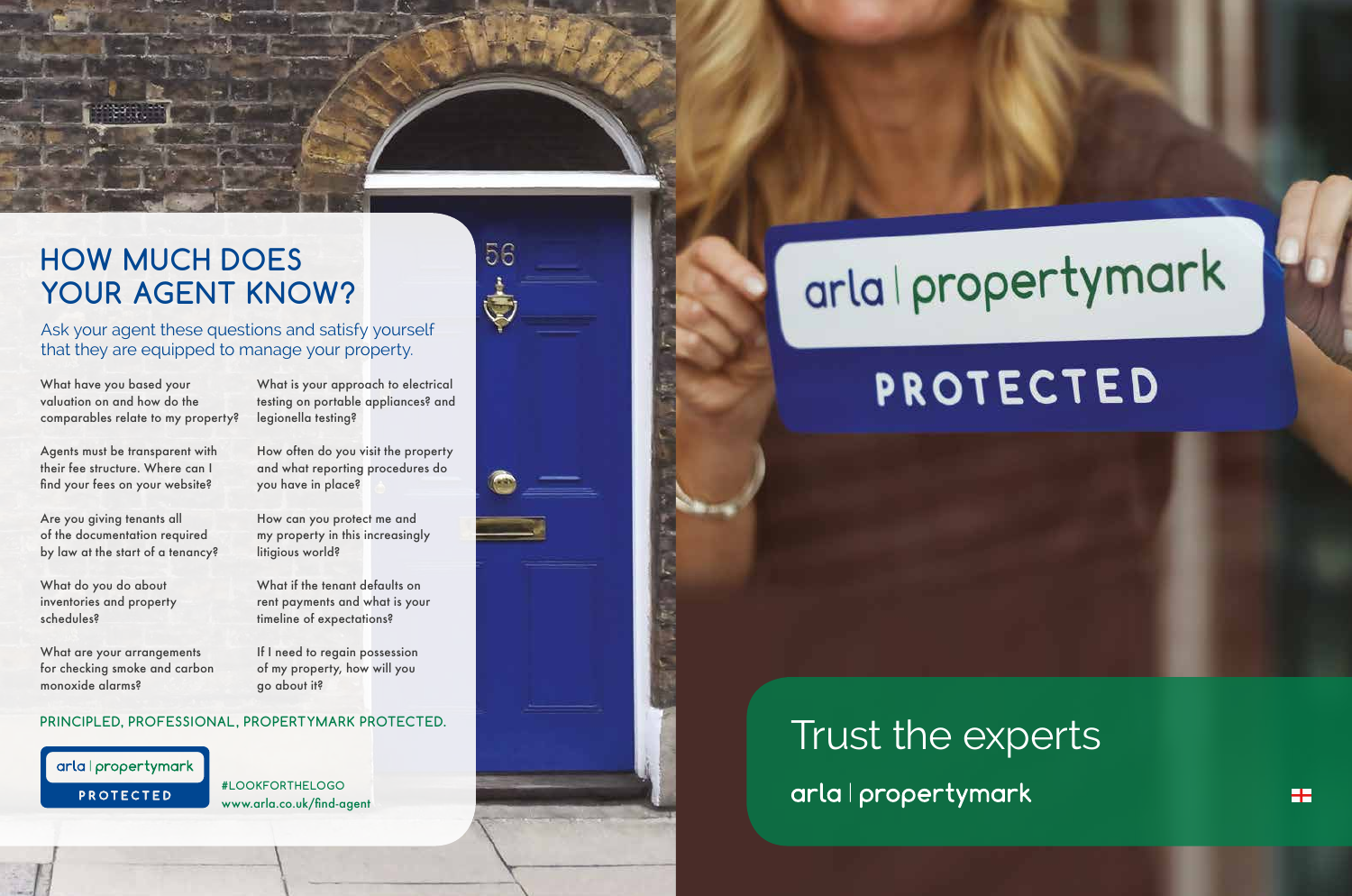David Cox ARLA Propertymark Chief Executive

Agents do not currently have to be qualified, anyone can set up a lettings agency but only an ARLA Propertymark agent offers true protection and peace of mind. All agents who belong to ARLA Propertymark are required to operate in a transparent way, providing services which are subject to independent scrutiny. Any agent who falls below Propertymark's standards will be subject to disciplinary action.

#### **USING A PROPERTYMARK PROTECTED AGENT PROVIDES GUARANTEES:**

- •Your income is backed by Propertymark Client Money Protection, a scheme which reimburses landlords and tenants for missing rent or deposits if their agent's business fails\*
- •The responsible agent holds a property management and lettings qualification to at least Level 3 eg A Level standard or equivalent
- •Your agent's experience is supported by regular continuing professional development and refresher training
- •They must belong to one of the three government approved independent redress schemes: The Property Ombudsman, Ombudsman Services: Property or Property Redress Scheme
- •Your agent is up to date with complex legislative changes and best practice



- 
- 
- 
- 



•The agent must comply with a nationally recognised Code of Practice

•All agents offering Propertymark Protection must hold appropriate Professional Indemnity Insurance

•If they hold client money their accounts are independently inspected regularly

•If your agent is also dealing with sales they need to be registered with HM Revenue and Customs for anti-money laundering

ARLA Propertymark members are required to undertake training every year, this means that agents are up to date with best practice and understand legislative changes which regularly alter the requirements involved in residential lettings.

#### arla | propertymark **PROTECTED**

### **WHY USE AN ARLA PROPERTYMARK PROTECTED AGENT?**

**#LOOKFORTHELOGO**

Landlords are under pressure and need solutions. Government has piled one piece of legislation on top of another while local authorities, desperate for revenue, are looking to raise it through enforcement activity.

ARLA Propertymark has long been at the heart of the private rented sector, providing letting agents with training and legal advice and supporting over 9,000 letting agents to help landlords.

Agents who display the ARLA Propertymark Protected logo are up to date on the latest legal changes and offer higher levels of protection than are legally required. But we also hold these agents accountable. We expect them to meet high standards, hold client money separately and have their accounts independently inspected regularly.

ARLA Propertymark has been providing financial protection for landlords and tenants for years and in 2017 our campaign to make Client Money Protection mandatory for letting agents led to Government agreeing to change the law.

You have a choice, protect yourself, your property and tenants or choose an agent with the tools to do it for you.





More than 1000 delegates gathered at ExCel London to learn about the latest lettings updates at ARLA Propertymark Conference 2017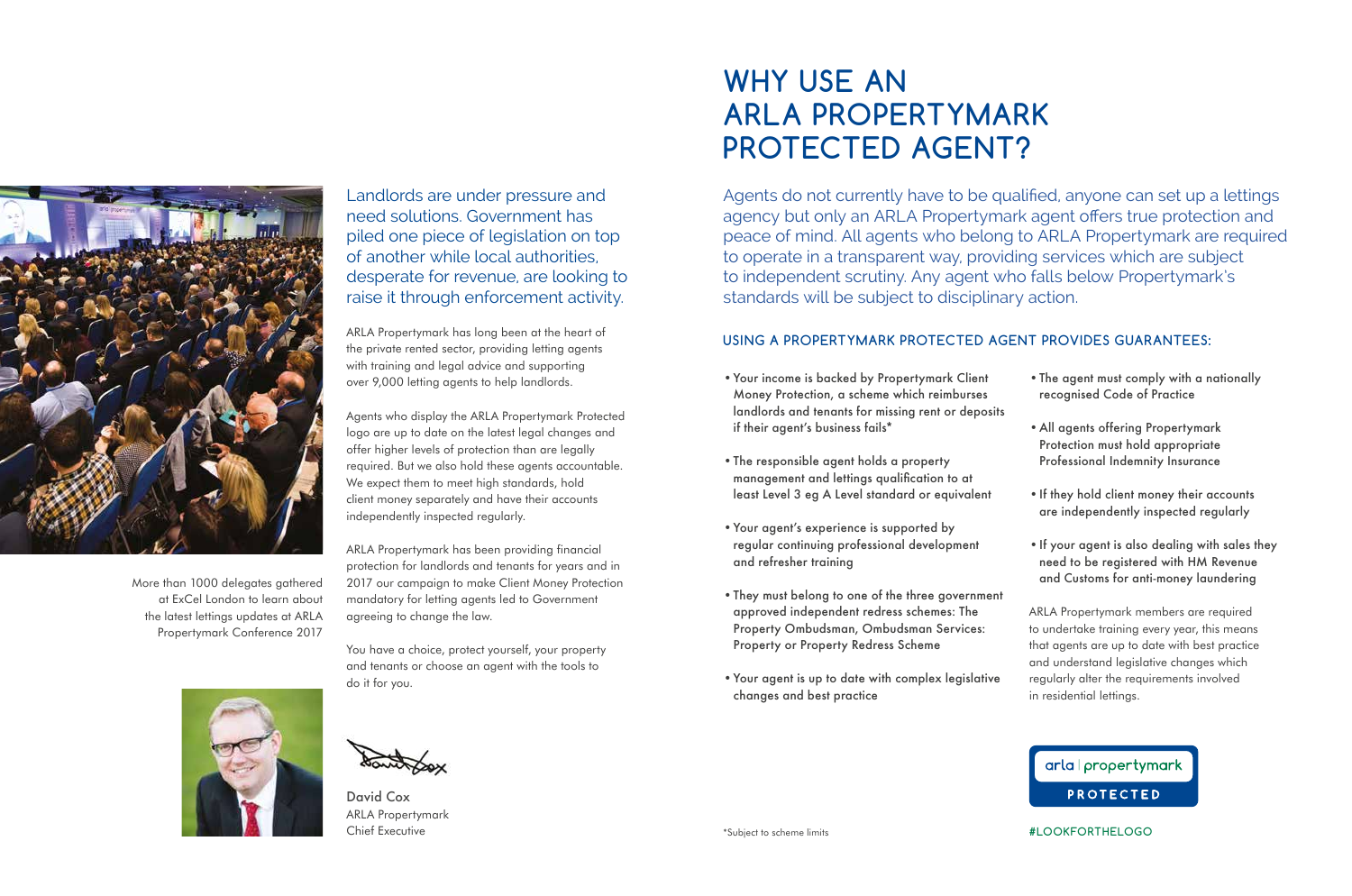## **CONFUSED?**

THE TERRORISM ACT 2000 **RENT ACT** (ELECTRICAL SAFETY IN DWELLINGS) (MAXIMUM FAIR RENT) **NOISE ORDER 1999** AND STATUTORY IMMIGRATION<sup>ACT</sup> **PROTECTION FROM ACT 1993** HARASSMENT **ABLE GENERAL DATA** TAX **ORDER) 1992** OCCUPIERS'<br>LIABILITY<br>ACT 1984 HMO LICENSING **ACT 1997** PROTECTION REGULATIONS 1996 COUNCIL  $\sum_{i=1}^{n}$ ш 197 (CHARG **DWELLINGS** ACT ETC. **ANTI-SOCIAL**  $\dot{\cup}$ **BEHAVIOUR**  $\overline{\mathbf{u}}$ **REGULATION (EU) 2016/679) ACT 2016**  $\overline{\overline{\smash{G}}}$ **ACT 2003** WAI ⊢ **LAW OF** MORTGAGE —<br>ЕN PARTY **TOWN AND COUNTRY** PROPERTY PLANNING ACT 1990 **ACT 1925**  $\alpha$ HOUSING PROTECTION<br>UNFAIR<br>JLATIONS 2008 **FNFRG** Z PROTE FFFICIENC CONSUMER PE<br>FROM L (PRIVATE RENTED PROPERTY) **OCCUPIERS' RENT** (ENGLAND AND WALES)  $\blacktriangleleft$ LIABILITY SMART **REGULATIONS 2015 WALES ACT 1957**  $\Box$ 

**PART P BUILDING REGULATIONS** 

THE ASSURED<br>TENANCIES AND<br>AGRICULTURAL<br>OCCUPANCIES<br>(FORMS) (AMENDMENT)

**ENVIRONMENTAL & PROTECTION TORTS NOISE ACT 1996 ACT 1977 DATA PROTECTION ACT 1998** 

ONSUMER 2015 PART 2  $AC<sub>1</sub>$ 

56  $\overline{Q}$  $\dot{\cup}$  $\overline{\mathcal{X}}$  $\overline{\mathbf{A}}$ FINANCE 7  $\mathbf{r}$  $\bigcirc$ ĪΤ **PR** IMMIGRAT ON 2016  $A$ **COUNCIL TAX SECTION** (ADDITIONAL PROVISIONS FOR DISCOUNTS DISREGARDS **ORDER 1992 MHCLG HOW TO RENT GUIDE** LANDLORD<br>AND TENANT<br>ACT 1985 **HOUSING ACT 1988 LO**  $\overline{C}$  $\overline{O}$ THE PROCEEDS OF CRIME Ш  $\overline{\mathsf{C}}$ 

**ACT 2002** 

**HEALTH & SAFETY &** 

**AT WORK ETC<sup>5</sup>** 

 $\bm{\alpha}$ 

Ш

 $\bigcap$ 

⊢

 $\bigcup$ 

 $\blacktriangleleft$ 

## **SMOKE AND ARB** MONOXIDE (ENGLAND) REGULATIONS 2015

2010

ACT

EQUALITY

AND<br>ANNING<br>ERTISEMENTS)

TOWN A<br>COUNTRY PLA<br>COUNTRY PLA<br>CONTROL OF ADVER

### TRIC FQUIPMENT **ISAFFT REGULATIONS 1994**

**ACCOMMODATION AGENCIES ACT 1953** 

> **PROTECTION FROM** EVICTI ON **ACT 1977**

**LIMITATION ACT 1980**